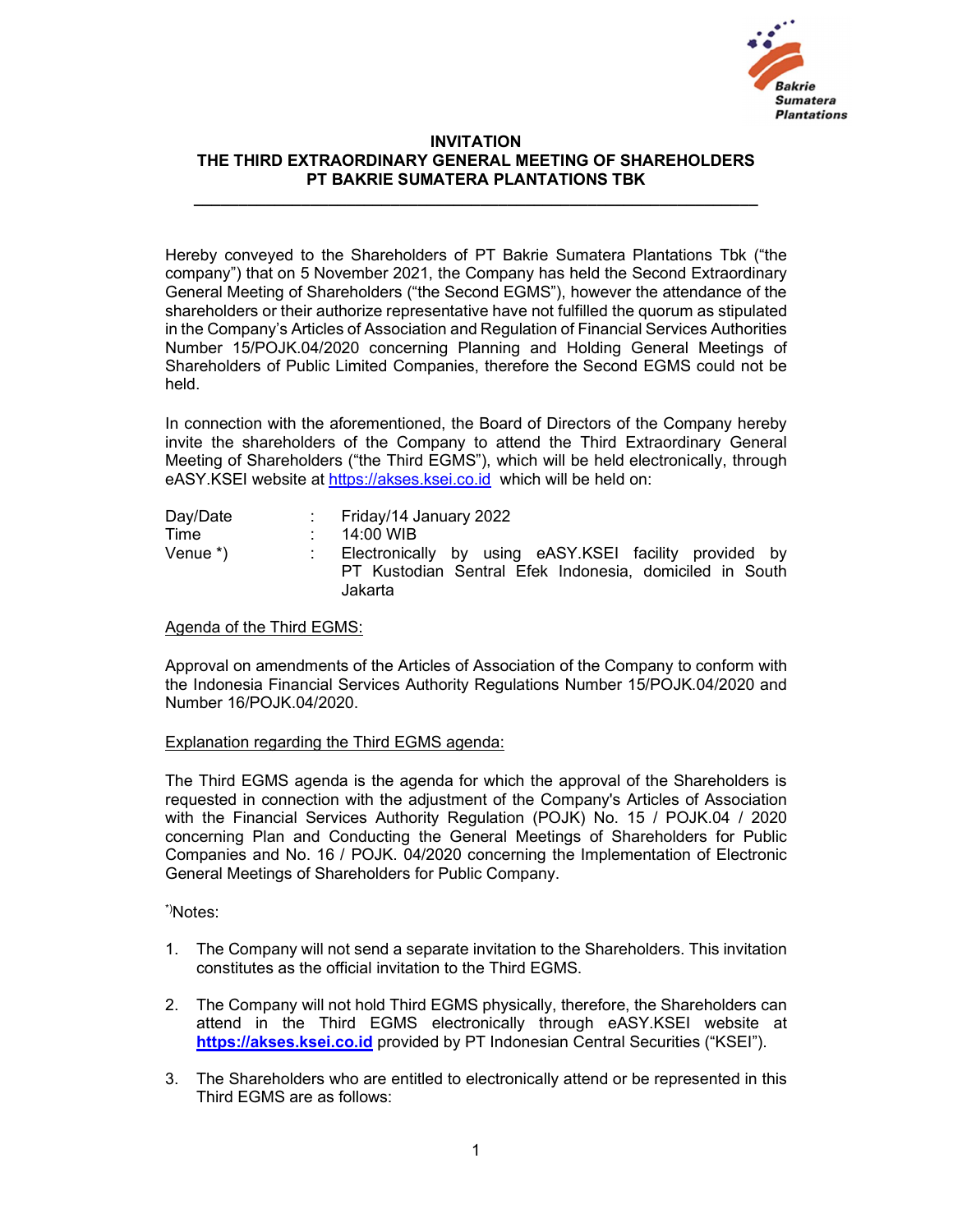

- a. The Shareholders whose shares have not been electronically registered into the Collective Custody at KSEI only the Shareholders or their authorized representative whose names are registered in the Company's Register of Shareholders at 04:00 PM Western Indonesia Time on Thursday, 6 January 2022, at 16.00 WIB at the Securities Administration Bureau of the Company (Shares Registrar), PT EDI Indonesia, Wisma SMR Floor 10, JL. Yos Sudarso Kav.89, Jakarta 14350, Telephone: (021) 650 5829, Fax (021) 650 5987;
- b. The Shareholders whose shares have been registered into the Collective Custody at KSEI, only the Shareholders or their authorized representative whose names are registered in the Company's Register of Shareholders at 04:00 PM Western Indonesia Time on Thursday, 6 January 2022 and in the securities account holder of Custodian Bank/Stock member.
- 4. Shareholders who are entitled to attend electronically as mentioned in point 2 are the local individual of Shareholders whose shares are kept in KSEI's collective custody and already have an account with KSEI's Acuan Kepemilikan Sekuritas facility (AKSes) at the link https://akses.ksei.co.id and registered as an investor user - local individual.
- 5. For the local individual of Shareholders, may also grant power of attorney to the Share Registrar, as an Independent Party that has been appointed by the Company, by at the latest 12:00 pm Western Indonesia Time one working day prior to the Third EGMS, through the eASY.KSEI website at the link https://akses.ksei.co.id provided by KSEI as a mechanism for granting power of attorney electronically in the process of holding the Third EGMS.
- 6. For script shareholders, the power of attorney can only be granted to the Share Registrar with a manual mechanism using a hardcopy power of attorney which has been affixed with a stamp duty of Rp.10,000,- that must be received by the Share Registrar in at the latest one working day prior to the Third EGMS. Furthermore, on the day of the Third EGMS, the Share Registrar will register the script shareholders at eASY.KSEI.
- 7. For both foreign Shareholders and local institutions Shareholders, because at this time they have not been able to access eASY.KSEI so they could not participate in the electronic GMS directly through eASY.KSEI, they can authorize the Custodian Bank / Securities Company to attend the GMS electronically. However, for convenience, we strongly recommend that the power of attorney be granted to the Share Registrar, as an independent party appointed by the Company, with a manual mechanism for granting a physical power of attorney which has been affixed with a stamp duty of Rp.10,000,- that must be received by the Share Registrar at the latest one working day prior to the Third EGMS. The Company will provide Third EGMS material through the Company's website www.bakriesumatera.com.<br>8. For any Shareholders **who have provided manual proxy** to their Custodian
- Bank/Securities Company (if any), please instruct their Custodian Bank/Securities Company to replace all types of Manual Proxy which have been inputted into eASY.KSEI no later than two days prior to the Third EGMS. For manual proxies which are not replaced until two days prior of the Third EGMS, the Company may declare its Custodian Bank/Securities Company not attending the Third EGMS.